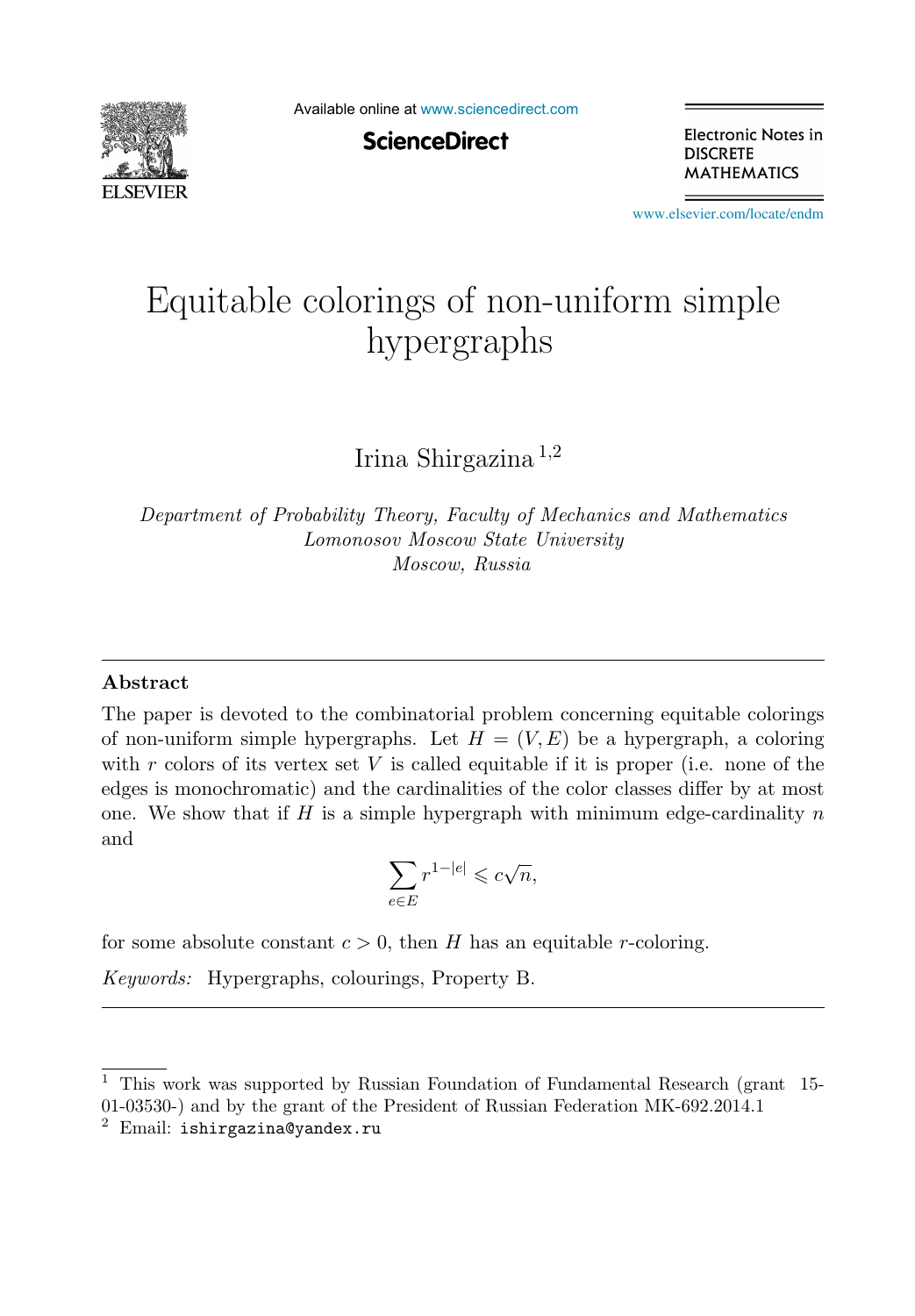### **1 Introduction**

The paper deals with some aspects of the well-known problem of Erdős and Lovász concerning colorings of non-uniform hypergraphs.

Let us begin our review with well-known extremal problems concerning colorings of hypergraphs is the classical Property B problem stated by P. Erdős and A. Hajnal. The problem is to find the value  $m(k)$  equal to the minimum possible number of edges in a k-uniform hypergraph which is not 2-colorable (see the survey [\[1\]](#page-4-0) for the details). We shall recall a fragment from its history.

In 1973 Erdős and L. Lovász in their seminal paper [\[2\]](#page-4-0) conjectured that

$$
\frac{m(k)}{2^k} \to \infty \quad ask \to \infty.
$$

Furthermore, they formulated a stronger conjecture concerning non-uniform hypergraphs. For a hypergraph  $H = (V, E)$ , let  $f(H)$  denote the function

$$
f(H) = \sum_{e \in E} 2^{-|e|}.
$$

Erdős and Lovász proposed to consider the value  $f(k)$  equal to the minimum possible value of  $f(H)$  where H is 3-chromatic hypergraph with minimum edge-cardinality k. They conjectured that

 $f(k) \to \infty \quad ask \to \infty.$ 

Both conjectures were proved by J. Beck in 1977–78. He proved that  $m(k) \geq$  $2^{k}k^{1/3-o(1)}$ , but his lower bound for  $f(k)$  was much weaker. Using the function log<sup>\*</sup>(*x*) Beck's result (see [\[3\]](#page-4-0)) can be formulated as follows:

$$
(1) \t\t f(k) \geqslant \frac{\log^*(k) - 100}{7},
$$

where  $\log^*(k)$  is the inverse function for the tower of twos of height k. Thus this<br>inequality proves the conjecture of Erdős and Lovász, but grows yery slowly. In inequality proves the conjecture of Erdős and Lovász, but grows very slowly. In [\[4\]](#page-4-0) D. Shabanov improved Beck's condition (which guarantees r-colorability in terms of  $f(H)$  for simple triangle-free hypergraphs. He showed that if  $H = (V, E)$  is triangle-free simple hypergraph with minimum edge-cardinality  $\boldsymbol{k}$  and  $0/2$ 

(2) 
$$
f_r(H) = \sum_{e \in E} r^{1-|e|} \leq \frac{1}{2} \left( \frac{k}{\ln k} \right)^{2/3},
$$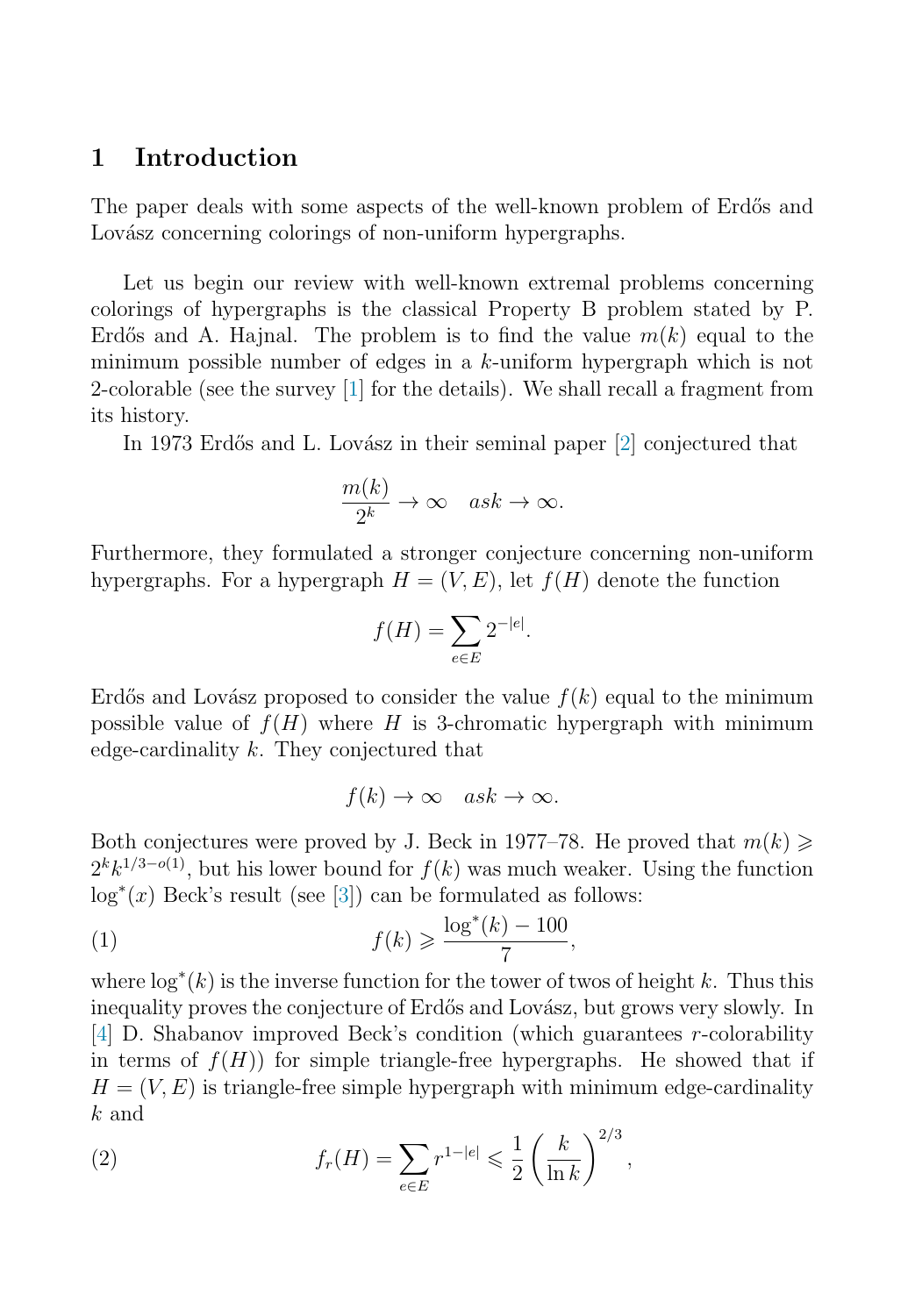then  $H$  is r-colorable.

In the current paper we investigate similar questions for equitable colorings of simple hypergraphs. The main result is formulated in the following theorem.

**Theorem 1.1** Suppose  $r \geqslant 2$  and let  $H = (V, E)$  be a simple hypergraph with minimum edge-cardinality k on n vertices,  $r|n$ . If

(3) 
$$
f_r(H) = \sum_{e \in E} r^{1-|e|} \leqslant c \cdot \sqrt{k},
$$

for some absolute constant  $c > 0$ , then H has an equitable r-coloring.

Note that our condition for  $f_r(H)$  is weaker than in shab, but we show the existence of a stronger equitable coloring instead of usual proper colorings. In the next section we shall give some key points of the proof of Theorem 1.1 using some ideas of random recoloring from the remarkable paper [\[6\]](#page-4-0) of J. Radhakrishnan and A. Srinivasan.

#### **2 Sketch of proof of Theorem 1.1**

We have to show the existence of an equitable r-coloring for given hypergraph  $H = (V, E)$ . We shall construct some random coloring with equal sizes of color classes and prove that it will be proper with positive probability.

Let W be a vertex set of size n and let us split it into r subsets  $W_1, \ldots, W_r$ of equal sizes  $n/r$ . We color the vertices of W with r colors: every  $v \in W_i$ is colored with color i for all  $i = 1, \ldots, r$ . Let us define, for any  $w \in W$ , its "dual" vertices according with the following rules. If  $r$  is even, then we take an arbitrary fixed bijection  $f_q: W_{2q-1} \to W_{2q}, q = 1, \ldots, r/2$  and define the bijection  $T: W \to W$  as follows:

$$
T(w) = \{ f_q(w), \text{ if } w \in W_{2q-1} \text{ for some } q, f_q^{-1}(w), \text{ if } w \in W_{2q} \text{ for some } q \}
$$

A vertex  $T(w)$  is called *dual* for w. If r is odd, then for the first  $r-3$  subsets  $W_i$  we define dual vertices as described above. For the vertices of the rest 3 subsets, we define two dual vertices, one from every other subset, given by fixed bijections from  $W_{r-2}$  to  $W_{r-1}$  and from  $W_{r-1}$  to  $W_r$ .

To prove the existence of an equitable r-coloring of  $H$  we shall show the existence a bijection from  $V$  to  $W$  without monochromatic edges (i.e., for any  $A \in E$  and  $i = 1, \ldots, r, A \nsubseteq W_i$ . Let us consider the following independent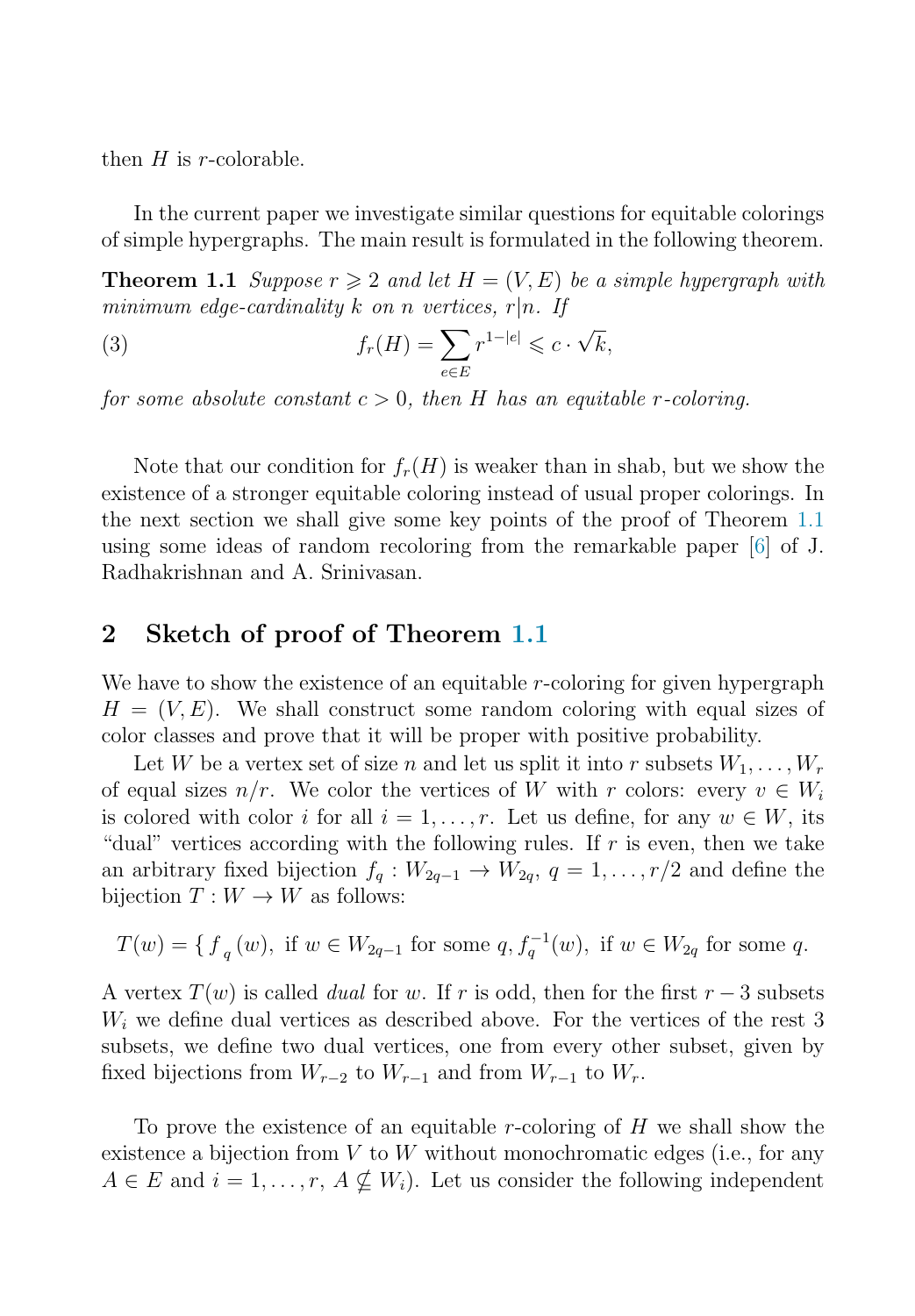random elements: a random bijection  $q: V \to W$  with uniform distribution; independent random variables  $(X_v, v \in V)$  with uniform distribution on [0, 1].

The bijection q induces an r-coloring on V,  $v \in V$  is colored with i iff  $g(v) \in W_i$  and the duality on V, vertices v and v' are dual iff  $g(v)$  and  $g(v')$ <br>are dual are dual.

 $\sum_{w \in V} I\{X_v \leq X_w\}$ , where  $I\{A\}$  denote the indicator of the event A. The random variables  $X_v$  induce a random ordering  $\sigma$  on  $V: \sigma(v) =$ 

The coloring induced by q can contain monochromatic edges. In this case we shall organize the recoloring process with continuous time  $t \in [0, 1]$ . Every vertex v is considered only at the time  $X_v$  and the following **recoloring condition** is checked:

at the time  $X_v$  there is a monochromatic edge A containing v such that v is the first vertex in A in the ordering  $\sigma$  and none of the vertices of A has changed its color before.

If the recoloring condition holds for  $v$ , then we change its color to the color of its dual vertex and, vice versa, change the color of the dual vertex to the color of v. Formally, we just replace their images in the bijection  $q$  and get another bijection  $g'$ : if v and v' ar dual, then

$$
g'(v) = g(v'), g'(v') = g(v).
$$

So, the colors of dual vertices change if the recoloring condition for at least one of them. In the case of triple dual vertices  $v, v', v''$  we change their colors exclicially: if  $g(v) \in W$ ,  $g(v') \in W$ ,  $g(v'') \in W$ , then cyclically: if  $g(v) \in W_{r-2}$ ,  $g(v') \in W_{r-1}$ ,  $g(v'') \in W_r$ , then

$$
g'(v) = g(v'), g'(v') = g(v''), g'(v'') = g(v).
$$

At the end of the recoloring process we get a random bijection  $\tilde{q}: V \to W$ . Our main aim is to show that it induces a proper coloring for the hypergraph  $H<sub>1</sub>$ 

Suppose now that the induced by  $\tilde{q}$  the random r-coloring contains a monochromatic edge A of some color  $\alpha$ . Due to the construction this edge was not completely colored with  $\alpha$  in the initial coloring induced by q. Thus, there should be several vertices in A which were recolored with  $\alpha$  during the recoloring stage. Let  $v_1, \ldots, v_L$  denote this set of vertices. Our recoloring